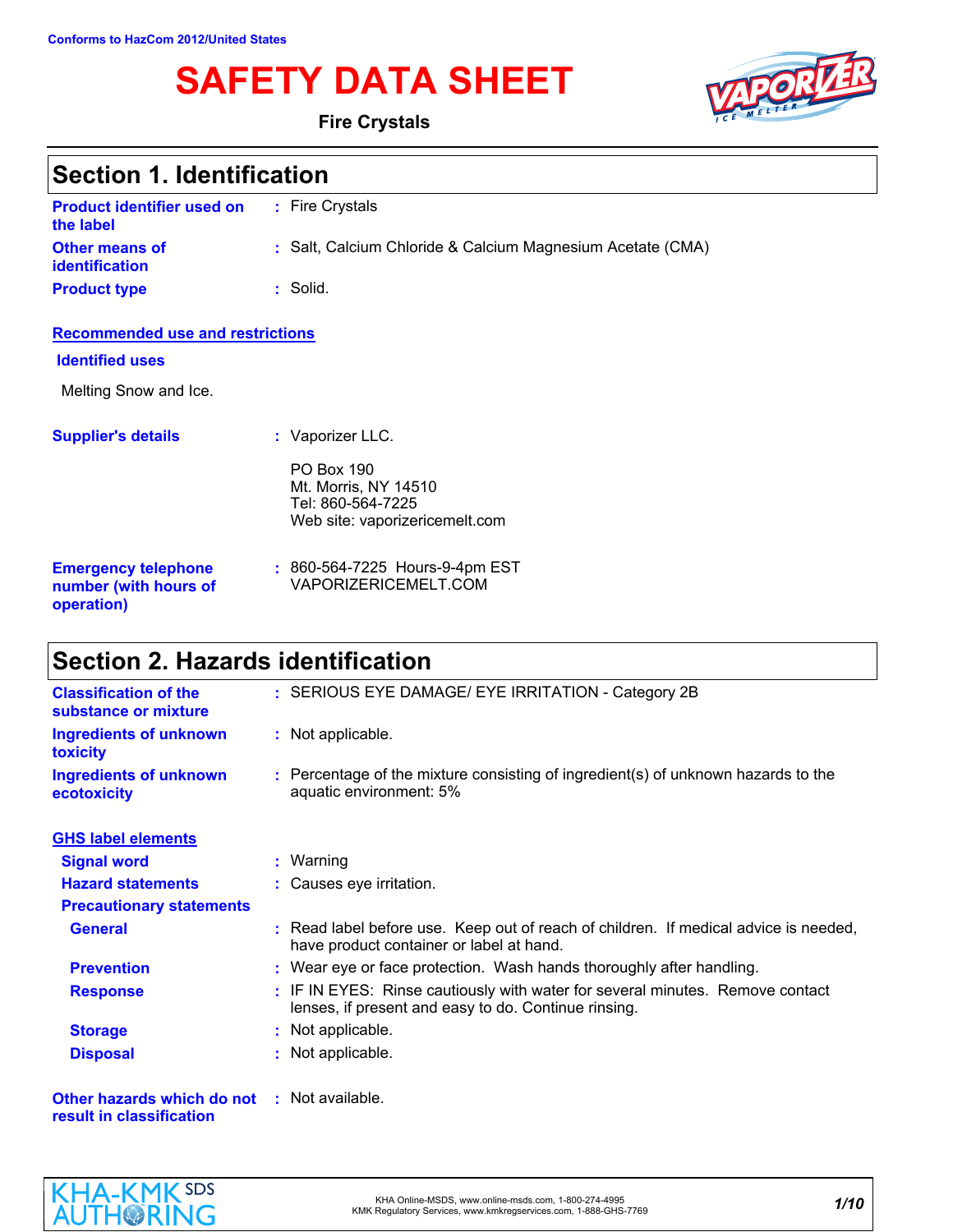

# **Section 3. Composition/information on ingredients**

|  |  |  | <b>Substance/mixture</b> |
|--|--|--|--------------------------|
|  |  |  |                          |

**:** Mixture

**Chemical formula :** Not applicable.

#### **CAS number/other identifiers**

| <b>CAS number</b>   |            | : Not applicable. |
|---------------------|------------|-------------------|
| <b>EC</b> number    | : Mixture. |                   |
| <b>Product code</b> |            | $: PG-FC50BG$     |

| <b>Ingredient name</b>    | 70          | <b>CAS number</b> |
|---------------------------|-------------|-------------------|
| Sodium chloride           | $75 - 91.5$ | 7647-14-5         |
| Calcium chloride          | $8 - 20$    | 10043-52-4        |
| Calcium magnesium acetate | $0.5 - 5$   | 76123-46-1        |

**There are no additional ingredients present which, within the current knowledge of the supplier and in the concentrations applicable, are classified as hazardous to health or the environment and hence require reporting in this section.**

**Occupational exposure limits, if available, are listed in Section 8.**

# **Section 4. First aid measures**

| <b>Description of necessary first aid measures</b> |                                                                                                                                                                                                                                                                                                                                                                                                                                                                                                                                                                                                                                                                                                                                                                                                                              |
|----------------------------------------------------|------------------------------------------------------------------------------------------------------------------------------------------------------------------------------------------------------------------------------------------------------------------------------------------------------------------------------------------------------------------------------------------------------------------------------------------------------------------------------------------------------------------------------------------------------------------------------------------------------------------------------------------------------------------------------------------------------------------------------------------------------------------------------------------------------------------------------|
| Eye contact                                        | : Immediately flush eyes with plenty of water, occasionally lifting the upper and lower<br>eyelids. Check for and remove any contact lenses. Continue to rinse for at least 20<br>minutes. If irritation persists, get medical attention.                                                                                                                                                                                                                                                                                                                                                                                                                                                                                                                                                                                    |
| <b>Inhalation</b>                                  | : Remove victim to fresh air and keep at rest in a position comfortable for breathing. If<br>not breathing, if breathing is irregular or if respiratory arrest occurs, provide artificial<br>respiration or oxygen by trained personnel. It may be dangerous to the person<br>providing aid to give mouth-to-mouth resuscitation. Get medical attention if adverse<br>health effects persist or are severe. If unconscious, place in recovery position and<br>get medical attention immediately. Maintain an open airway. Loosen tight clothing<br>such as a collar, tie, belt or waistband.                                                                                                                                                                                                                                 |
| <b>Skin contact</b>                                | : Flush contaminated skin with plenty of water. Remove contaminated clothing and<br>shoes. Get medical attention if symptoms occur. Wash clothing before reuse.<br>Clean shoes thoroughly before reuse.                                                                                                                                                                                                                                                                                                                                                                                                                                                                                                                                                                                                                      |
| <b>Ingestion</b>                                   | : Wash out mouth with water. Remove dentures if any. Remove victim to fresh air<br>and keep at rest in a position comfortable for breathing. If material has been<br>swallowed and the exposed person is conscious, give small quantities of water to<br>drink. Stop if the exposed person feels sick as vomiting may be dangerous. Do not<br>induce vomiting unless directed to do so by medical personnel. If vomiting occurs,<br>the head should be kept low so that vomit does not enter the lungs. Get medical<br>attention if adverse health effects persist or are severe. Never give anything by<br>mouth to an unconscious person. If unconscious, place in recovery position and get<br>medical attention immediately. Maintain an open airway. Loosen tight clothing such<br>as a collar, tie, belt or waistband. |

|                                       | Most important symptoms/effects, acute and delayed  |
|---------------------------------------|-----------------------------------------------------|
| <b>Potential acute health effects</b> |                                                     |
| <b>Eye contact</b>                    | : Causes eye irritation.                            |
| <b>Inhalation</b>                     | : No known significant effects or critical hazards. |
| <b>Skin contact</b>                   | : No known significant effects or critical hazards. |
| <b>Ingestion</b>                      | : May be irritating to mouth, throat and stomach.   |
| <b>Over-exposure signs/symptoms</b>   |                                                     |

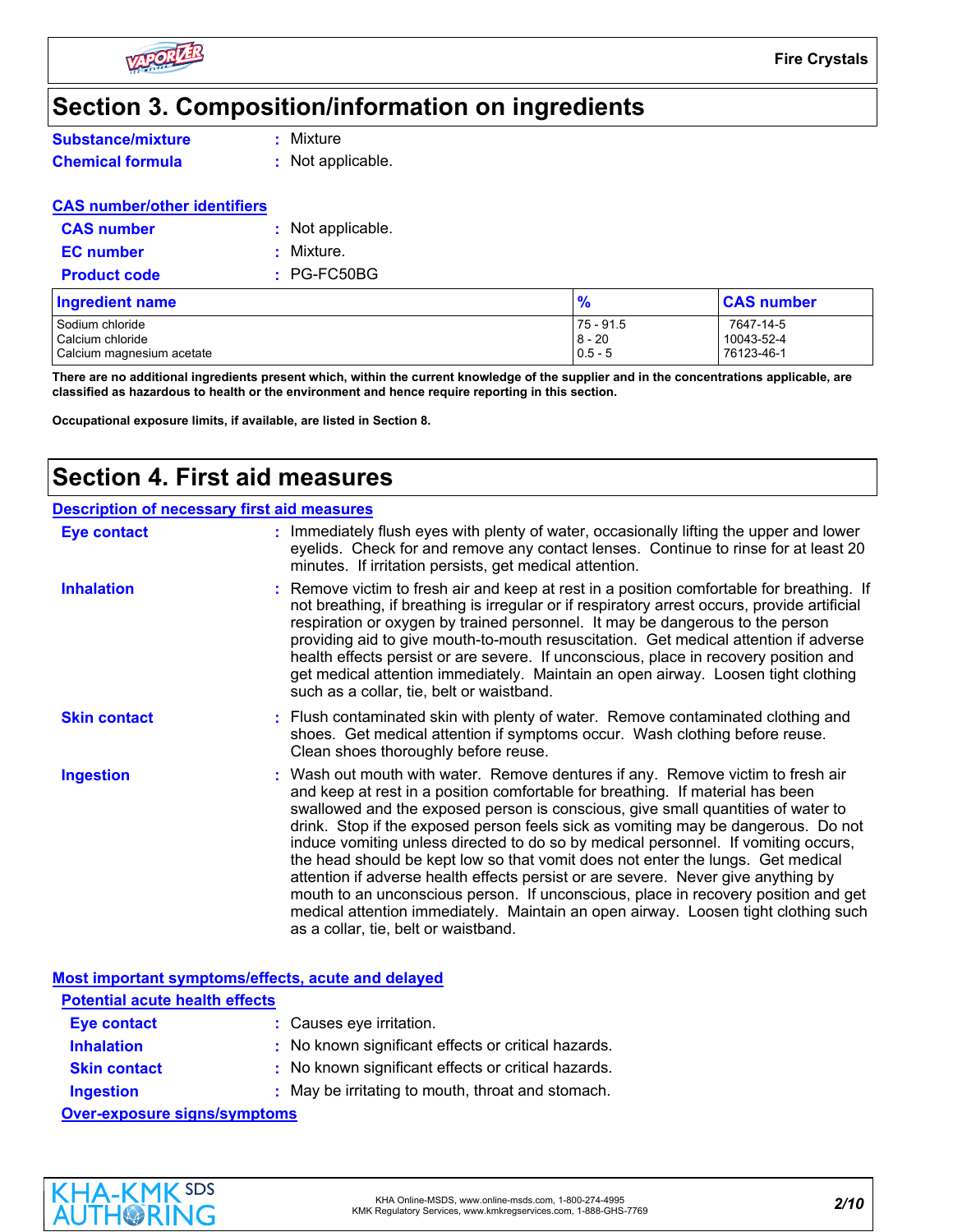

**Fire Crystals**

# **Section 4. First aid measures**

| Eye contact                       | : Adverse symptoms may include the following:<br>irritation<br>watering<br>redness                                                                                            |
|-----------------------------------|-------------------------------------------------------------------------------------------------------------------------------------------------------------------------------|
| <b>Inhalation</b>                 | : No known significant effects or critical hazards.                                                                                                                           |
| <b>Skin contact</b>               | : No known significant effects or critical hazards.                                                                                                                           |
| <b>Ingestion</b>                  | : No known significant effects or critical hazards.                                                                                                                           |
|                                   | Indication of immediate medical attention and special treatment needed, if necessary                                                                                          |
| <b>Notes to physician</b>         | : Treat symptomatically. Contact poison treatment specialist immediately if large<br>quantities have been ingested or inhaled.                                                |
| <b>Specific treatments</b>        | : No specific treatment.                                                                                                                                                      |
| <b>Protection of first-aiders</b> | : No action shall be taken involving any personal risk or without suitable training. It<br>may be dangerous to the person providing aid to give mouth-to-mouth resuscitation. |

**See toxicological information (Section 11)**

# **Section 5. Fire-fighting measures**

| <b>Extinguishing media</b>                               |                                                                                                                                                                             |
|----------------------------------------------------------|-----------------------------------------------------------------------------------------------------------------------------------------------------------------------------|
| <b>Suitable extinguishing</b><br>media                   | : Use an extinguishing agent suitable for the surrounding fire.                                                                                                             |
| <b>Unsuitable extinguishing</b><br>media                 | : None known.                                                                                                                                                               |
| <b>Specific hazards arising</b><br>from the chemical     | : No specific fire or explosion hazard.                                                                                                                                     |
| <b>Hazardous thermal</b><br>decomposition products       | : Decomposition products may include the following materials:<br>carbon dioxide<br>carbon monoxide<br>halogenated compounds<br>metal oxide/oxides                           |
| <b>Special protective actions</b><br>for fire-fighters   | : No special precaution is required.                                                                                                                                        |
| <b>Special protective</b><br>equipment for fire-fighters | : Fire-fighters should wear appropriate protective equipment and self-contained<br>breathing apparatus (SCBA) with a full face-piece operated in positive pressure<br>mode. |

# **Section 6. Accidental release measures**

| Personal precautions, protective equipment and emergency procedures |  |                                                                                                                                                                                                                                                                                                                                                                                   |  |
|---------------------------------------------------------------------|--|-----------------------------------------------------------------------------------------------------------------------------------------------------------------------------------------------------------------------------------------------------------------------------------------------------------------------------------------------------------------------------------|--|
| For non-emergency<br>personnel                                      |  | : No action shall be taken involving any personal risk or without suitable training.<br>Evacuate surrounding areas. Keep unnecessary and unprotected personnel from<br>entering. Do not touch or walk through spilled material. Provide adequate<br>ventilation. Wear appropriate respirator when ventilation is inadequate. Put on<br>appropriate personal protective equipment. |  |
|                                                                     |  | For emergency responders : If specialised clothing is required to deal with the spillage, take note of any<br>information in Section 8 on suitable and unsuitable materials. See also the<br>information in "For non-emergency personnel".                                                                                                                                        |  |

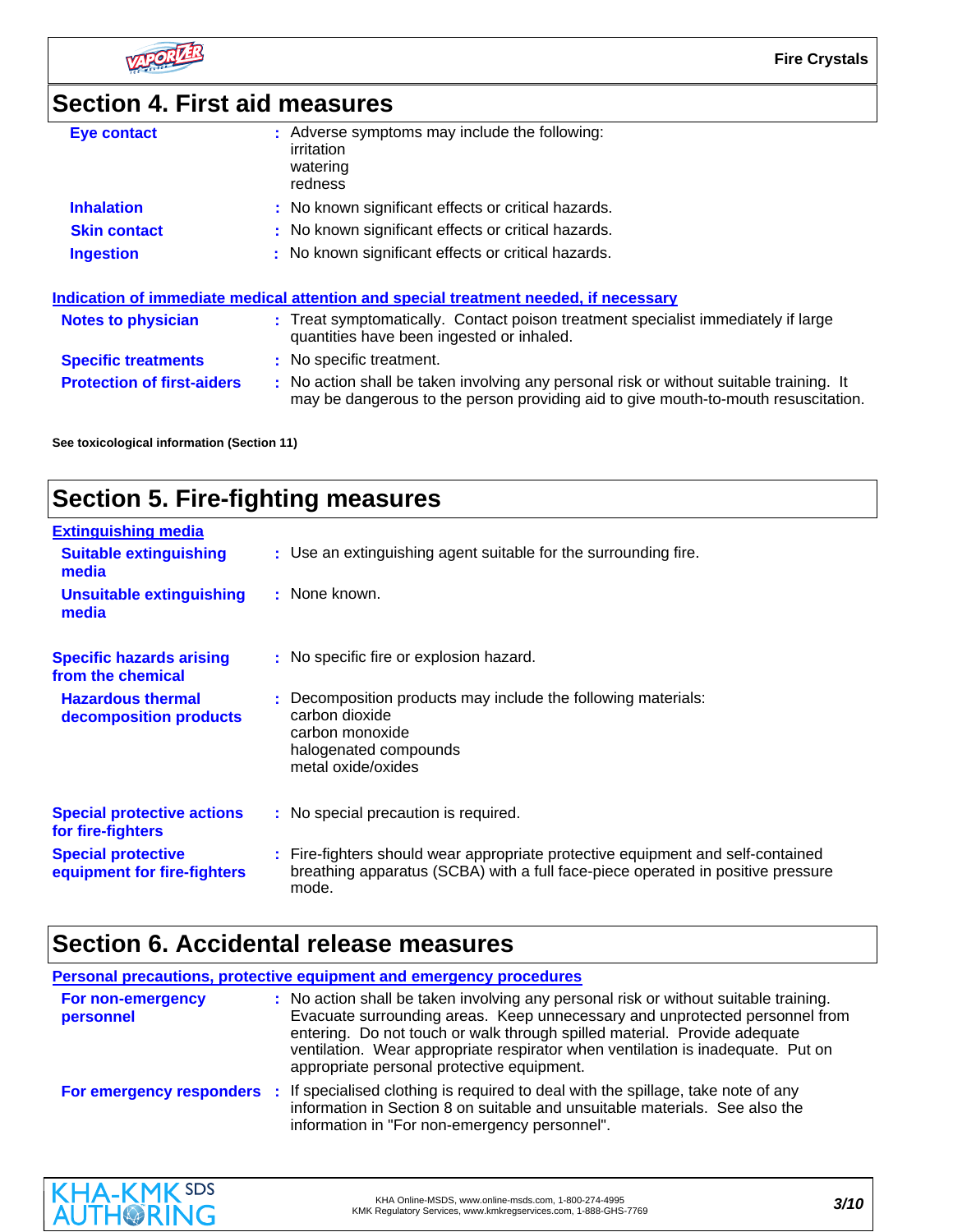

## **Section 6. Accidental release measures**

**Environmental precautions :** Avoid dispersal of spilled material and runoff and contact with soil, waterways, drains and sewers. Inform the relevant authorities if the product has caused environmental pollution (sewers, waterways, soil or air).

#### **Methods and materials for containment and cleaning up**

- : Move containers from spill area. Approach release from upwind. Prevent entry into **Large spill :** Move containers from spill area. Vacuum or sweep up material and place in a designated, labeled waste container. Dispose via a licensed waste disposal contractor. **Small spill :**
- sewers, water courses, basements or confined areas. Vacuum or sweep up material and place in a designated, labeled waste container. Dispose via a licensed waste disposal contractor. Note: see section 1 for emergency contact information and section 13 for waste disposal.

## **Section 7. Handling and storage**

| <b>Precautions for safe</b><br>handling                                          | : Put on appropriate personal protective equipment (see Section 8). Eating, drinking<br>and smoking should be prohibited in areas where this material is handled, stored and<br>processed. Workers should wash hands and face before eating, drinking and<br>smoking. Remove contaminated clothing and protective equipment before entering<br>eating areas. Do not ingest. Avoid contact with eyes, skin and clothing. Keep in the<br>original container or an approved alternative made from a compatible material, kept<br>tightly closed when not in use. Empty containers retain product residue and can be<br>hazardous. Do not reuse container. |
|----------------------------------------------------------------------------------|--------------------------------------------------------------------------------------------------------------------------------------------------------------------------------------------------------------------------------------------------------------------------------------------------------------------------------------------------------------------------------------------------------------------------------------------------------------------------------------------------------------------------------------------------------------------------------------------------------------------------------------------------------|
| <b>Conditions for safe storage,</b><br>including any<br><b>incompatibilities</b> | : Store in accordance with local regulations. Store in original container protected from<br>direct sunlight in a dry, cool and well-ventilated area, away from incompatible<br>materials (see section 10) and food and drink. Keep container tightly closed and<br>sealed until ready for use. Containers that have been opened must be carefully<br>resealed and kept upright to prevent leakage. Do not store in unlabeled containers.<br>Use appropriate containment to avoid environmental contamination.                                                                                                                                          |

# **Section 8. Exposure controls/personal protection**

#### **Control parameters**

#### **Occupational exposure limits**

| <b>Ingredient name</b>                            |                            | <b>Exposure limits</b>                                                                                                                                                                                                                                                                                                                         |
|---------------------------------------------------|----------------------------|------------------------------------------------------------------------------------------------------------------------------------------------------------------------------------------------------------------------------------------------------------------------------------------------------------------------------------------------|
| Sodium chloride                                   |                            | <b>ACGIH TLV (United States).</b><br>TWA: 10 mg/m <sup>3</sup> Form: Inhalable fraction.<br>TWA: 3 mg/m <sup>3</sup> Form: Respirable dust<br><b>OSHA PEL (United States).</b><br>PEL: 5 mg/m <sup>3</sup> Form: Respirable dust<br>PEL: 15 mg/m <sup>3</sup> Form: Total dust                                                                 |
| <b>Recommended monitoring</b><br>procedures       | ÷<br>protective equipment. | If this product contains ingredients with exposure limits, personal, workplace<br>atmosphere or biological monitoring may be required to determine the effectiveness<br>of the ventilation or other control measures and/or the necessity to use respiratory                                                                                   |
| <b>Appropriate engineering</b><br><b>controls</b> | statutory limits.          | : No special ventilation requirements. Good general ventilation should be sufficient to<br>control worker exposure to airborne contaminants. If this product contains<br>ingredients with exposure limits, use process enclosures, local exhaust ventilation or<br>other engineering controls to keep worker exposure below any recommended or |

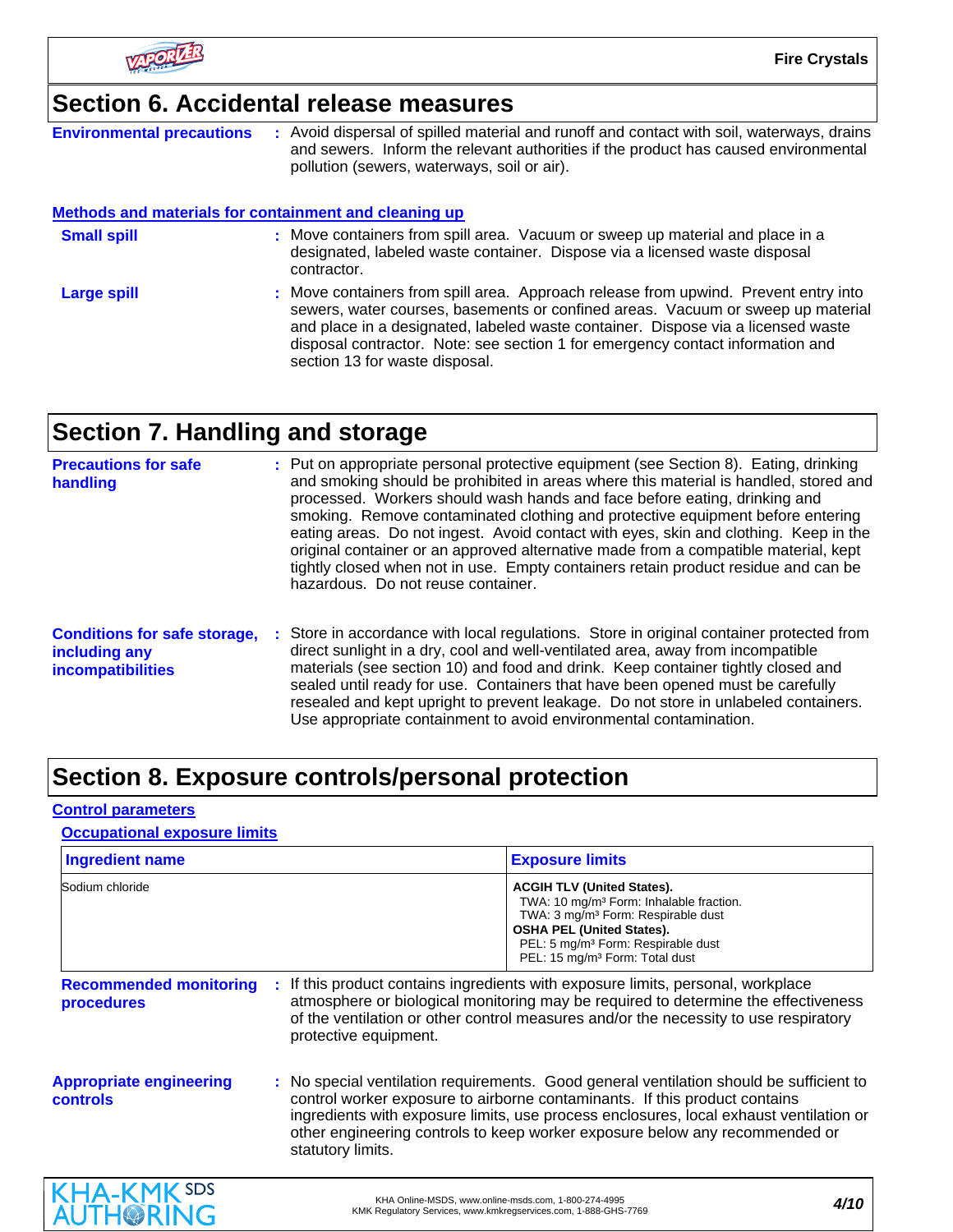

## **Section 8. Exposure controls/personal protection**

| <b>Environmental exposure</b><br>controls | : Emissions from ventilation or work process equipment should be checked to ensure<br>they comply with the requirements of environmental protection legislation. In some<br>cases, fume scrubbers, filters or engineering modifications to the process equipment<br>will be necessary to reduce emissions to acceptable levels.                                                                   |
|-------------------------------------------|---------------------------------------------------------------------------------------------------------------------------------------------------------------------------------------------------------------------------------------------------------------------------------------------------------------------------------------------------------------------------------------------------|
| <b>Individual protection measures</b>     |                                                                                                                                                                                                                                                                                                                                                                                                   |
| <b>Hygiene measures</b>                   | : Wash hands, forearms and face thoroughly after handling chemical products, before<br>eating, smoking and using the lavatory and at the end of the working period.<br>Appropriate techniques should be used to remove potentially contaminated clothing.<br>Wash contaminated clothing before reusing. Ensure that eyewash stations and<br>safety showers are close to the workstation location. |
| <b>Eye/face protection</b>                | : Safety eyewear complying with an approved standard should be used when a risk<br>assessment indicates this is necessary to avoid exposure to liquid splashes, mists,<br>gases or dusts.                                                                                                                                                                                                         |
| <b>Skin protection</b>                    |                                                                                                                                                                                                                                                                                                                                                                                                   |
| <b>Hand protection</b>                    | : Chemical-resistant, impervious gloves complying with an approved standard should<br>be worn at all times when handling chemical products if a risk assessment indicates<br>this is necessary.                                                                                                                                                                                                   |
| <b>Body protection</b>                    | : Personal protective equipment for the body should be selected based on the task<br>being performed and the risks involved and should be approved by a specialist<br>before handling this product.                                                                                                                                                                                               |
| <b>Other skin protection</b>              | : Appropriate footwear and any additional skin protection measures should be<br>selected based on the task being performed and the risks involved and should be<br>approved by a specialist before handling this product.                                                                                                                                                                         |
| <b>Respiratory protection</b>             | : Use a properly fitted, air-purifying or supplied air respirator complying with an<br>approved standard if a risk assessment indicates this is necessary. Respirator<br>selection must be based on known or anticipated exposure levels, the hazards of the<br>product and the safe working limits of the selected respirator.                                                                   |

# **Section 9. Physical and chemical properties**

| <b>Appearance</b>                                 |                    |
|---------------------------------------------------|--------------------|
| <b>Physical state</b>                             | : Solid.           |
| <b>Color</b>                                      | : Varies: Blue.    |
| <b>Odor</b>                                       | : Not available.   |
| <b>Odor threshold</b>                             | : Not available.   |
| рH                                                | : Not available.   |
| <b>Melting point/freezing point</b>               | $:$ Not available. |
| <b>Boiling point/boiling range</b>                | : Not available.   |
| <b>Flash point</b>                                | : Not available.   |
| <b>Evaporation rate</b>                           | : Not available.   |
| <b>Flammability (solid, gas)</b>                  | $:$ Not available. |
| Lower and upper explosive<br>(flammable) limits   | $:$ Not available. |
| <b>Vapor pressure</b>                             | : Not available.   |
| <b>Vapor density</b>                              | : Not available.   |
| <b>Relative density</b>                           | : Not available.   |
| <b>Solubility</b>                                 | : Not available.   |
| <b>Partition coefficient: n-</b><br>octanol/water | $:$ Not available. |

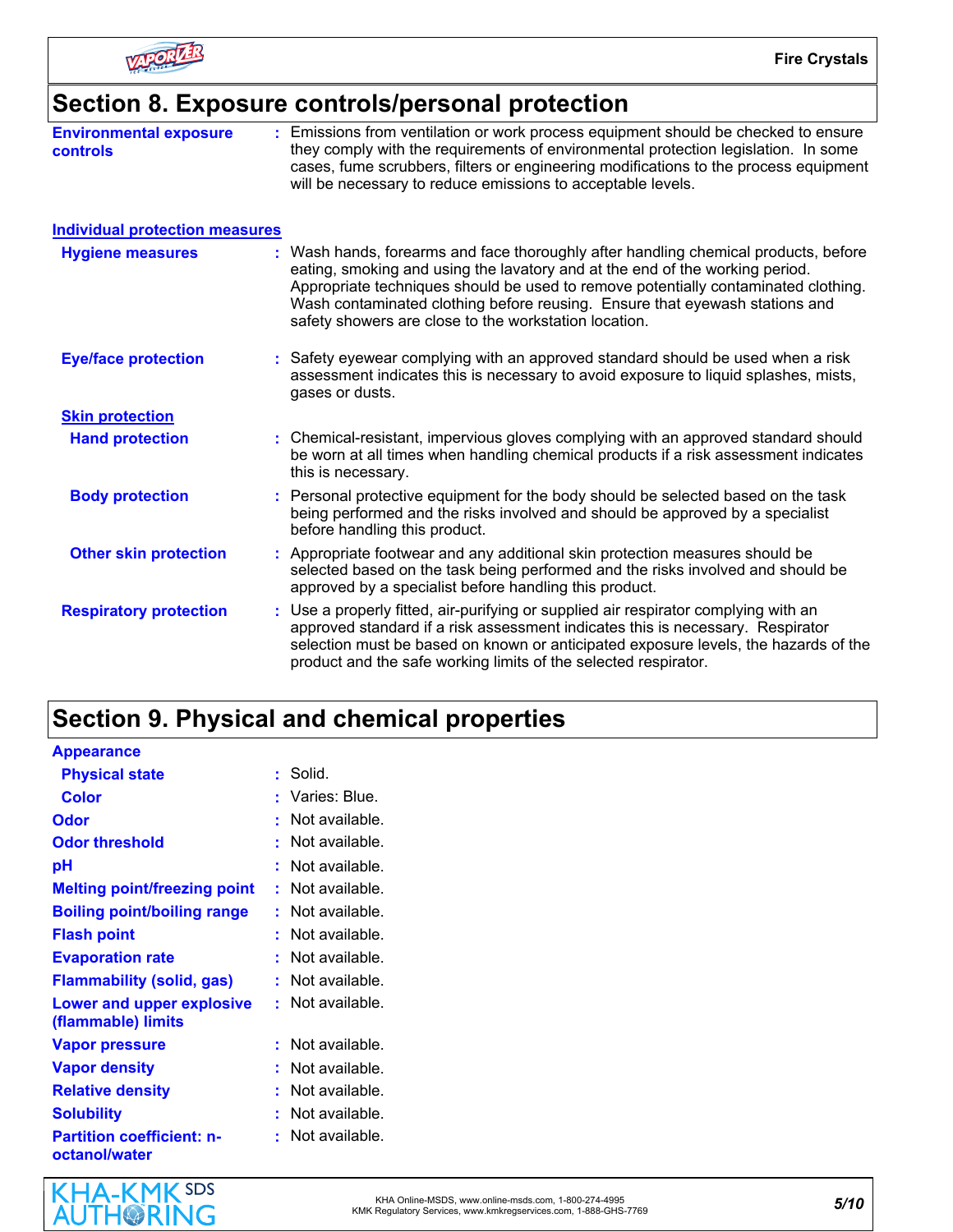

# **Section 9. Physical and chemical properties**

| <b>Auto-ignition temperature</b> | : Not available. |
|----------------------------------|------------------|
| <b>Decomposition temperature</b> | : Not available. |
| <b>SADT</b>                      | : Not available. |
| <b>Viscosity</b>                 | : Not available. |

| Section 10. Stability and reactivity                |  |                                                                                                           |  |
|-----------------------------------------------------|--|-----------------------------------------------------------------------------------------------------------|--|
| <b>Reactivity</b>                                   |  | : No specific test data related to reactivity available for this product or its ingredients.              |  |
| <b>Chemical stability</b>                           |  | : The product is stable.                                                                                  |  |
| <b>Possibility of hazardous</b><br><b>reactions</b> |  | : Under normal conditions of storage and use, hazardous reactions will not occur.                         |  |
| <b>Conditions to avoid</b>                          |  | : No specific data.                                                                                       |  |
| <b>Incompatible materials</b>                       |  | : Reactive or incompatible with the following materials: oxidizing materials, metals and<br>acids.        |  |
| <b>Hazardous decomposition</b><br>products          |  | : Under normal conditions of storage and use, hazardous decomposition products<br>should not be produced. |  |

## **Section 11. Toxicological information**

#### **Information on toxicological effects**

| <b>Acute toxicity</b> |  |
|-----------------------|--|
|                       |  |

| <b>Product/ingredient name</b> | <b>Result</b> | <b>Species</b> | <b>Dose</b> | <b>Exposure</b> |
|--------------------------------|---------------|----------------|-------------|-----------------|
| Calcium chloride               | LD50 Oral     | Rat            | g/kg        |                 |
| Calcium magnesium acetate      | LD50 Dermal   | Rabbit         | $>5$ g/kg   |                 |
|                                | LD50 Oral     | Rat            | 3071 mg/kg  |                 |

#### **Irritation/Corrosion**

| <b>Skin</b> |  |
|-------------|--|
| <b>Eyes</b> |  |

- **Skin :** Not available.
- **Eyes :** Not available.

#### **Respiratory :** Not available.

**Sensitization**

There is no data available.

**Mutagenicity** There is no data available.

**Carcinogenicity** There is no data available.

**Reproductive toxicity**

There is no data available.

**Teratogenicity**

There is no data available.

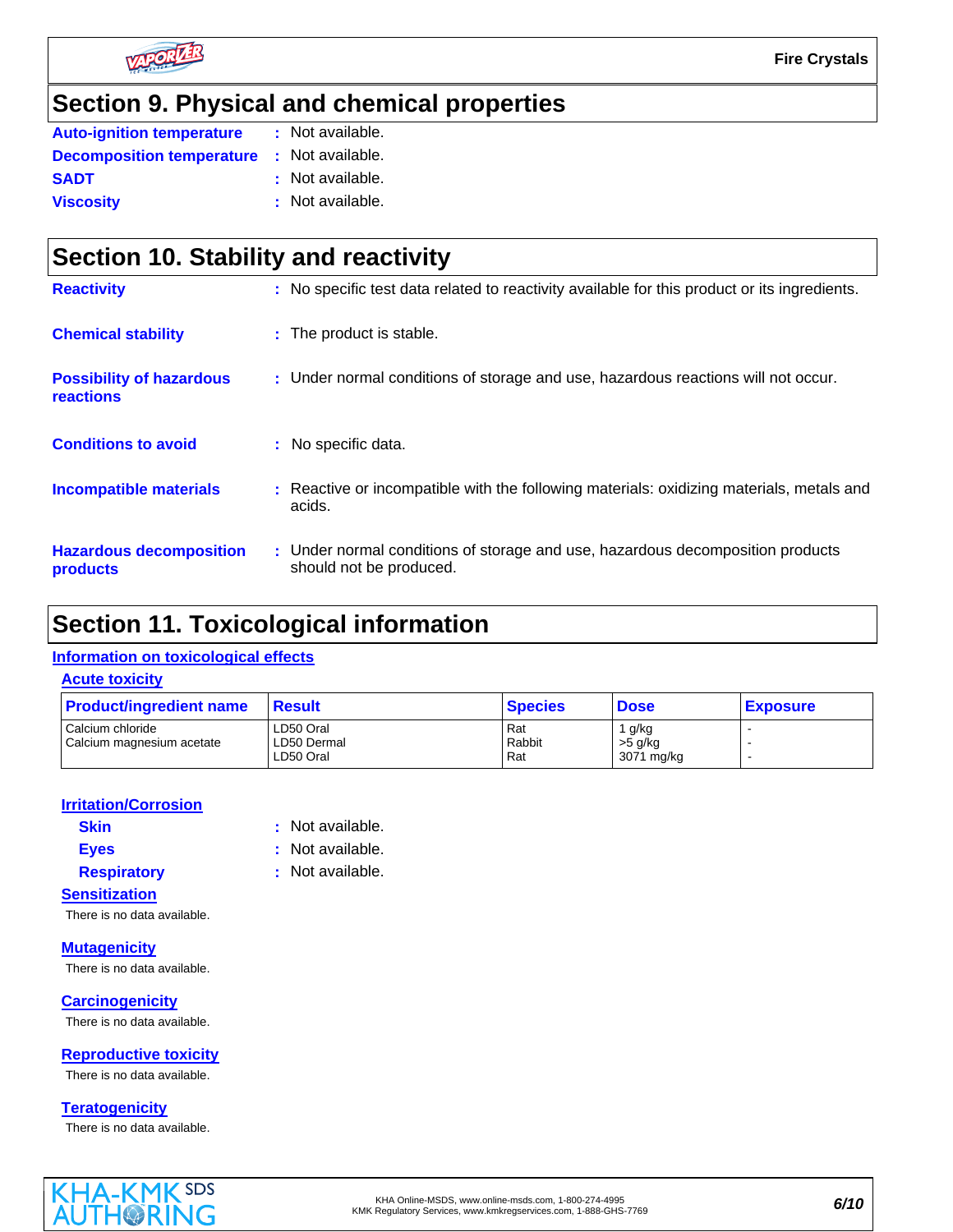

# **Section 11. Toxicological information**

| <b>Specific target organ toxicity (single exposure)</b>                     |                                                                                          |
|-----------------------------------------------------------------------------|------------------------------------------------------------------------------------------|
| There is no data available.                                                 |                                                                                          |
| <b>Specific target organ toxicity (repeated exposure)</b>                   |                                                                                          |
| There is no data available.                                                 |                                                                                          |
| <b>Aspiration hazard</b>                                                    |                                                                                          |
| There is no data available.                                                 |                                                                                          |
|                                                                             |                                                                                          |
| <b>Information on the likely</b><br>routes of exposure                      | : Routes of entry anticipated: Oral, Dermal, Inhalation.                                 |
| <b>Potential acute health effects</b>                                       |                                                                                          |
| <b>Eye contact</b>                                                          | : Causes eye irritation.                                                                 |
| <b>Inhalation</b>                                                           | : No known significant effects or critical hazards.                                      |
| <b>Skin contact</b>                                                         | : No known significant effects or critical hazards.                                      |
| <b>Ingestion</b>                                                            | : May be irritating to mouth, throat and stomach.                                        |
|                                                                             |                                                                                          |
|                                                                             | Symptoms related to the physical, chemical and toxicological characteristics             |
| <b>Eye contact</b>                                                          | : Adverse symptoms may include the following:<br>irritation<br>watering<br>redness       |
| <b>Inhalation</b>                                                           | : No known significant effects or critical hazards.                                      |
|                                                                             |                                                                                          |
| <b>Skin contact</b>                                                         | : No known significant effects or critical hazards.                                      |
| <b>Ingestion</b>                                                            | : No known significant effects or critical hazards.                                      |
|                                                                             |                                                                                          |
|                                                                             | Delayed and immediate effects and also chronic effects from short and long term exposure |
| <b>Short term exposure</b><br><b>Potential immediate</b><br>effects         | : No known significant effects or critical hazards.                                      |
| <b>Potential delayed effects</b>                                            | : No known significant effects or critical hazards.                                      |
|                                                                             |                                                                                          |
| Long term exposure<br><b>Potential immediate</b><br>effects                 | : No known significant effects or critical hazards.                                      |
|                                                                             | : No known significant effects or critical hazards.                                      |
| <b>Potential delayed effects</b><br><b>Potential chronic health effects</b> |                                                                                          |
| <b>General</b>                                                              | : No known significant effects or critical hazards.                                      |
| <b>Carcinogenicity</b>                                                      | : No known significant effects or critical hazards.                                      |
| <b>Mutagenicity</b>                                                         | No known significant effects or critical hazards.                                        |
| <b>Teratogenicity</b>                                                       | No known significant effects or critical hazards.                                        |
| <b>Developmental effects</b>                                                | : No known significant effects or critical hazards.                                      |

# Oral 61420 mg/kg **Route** ATE value

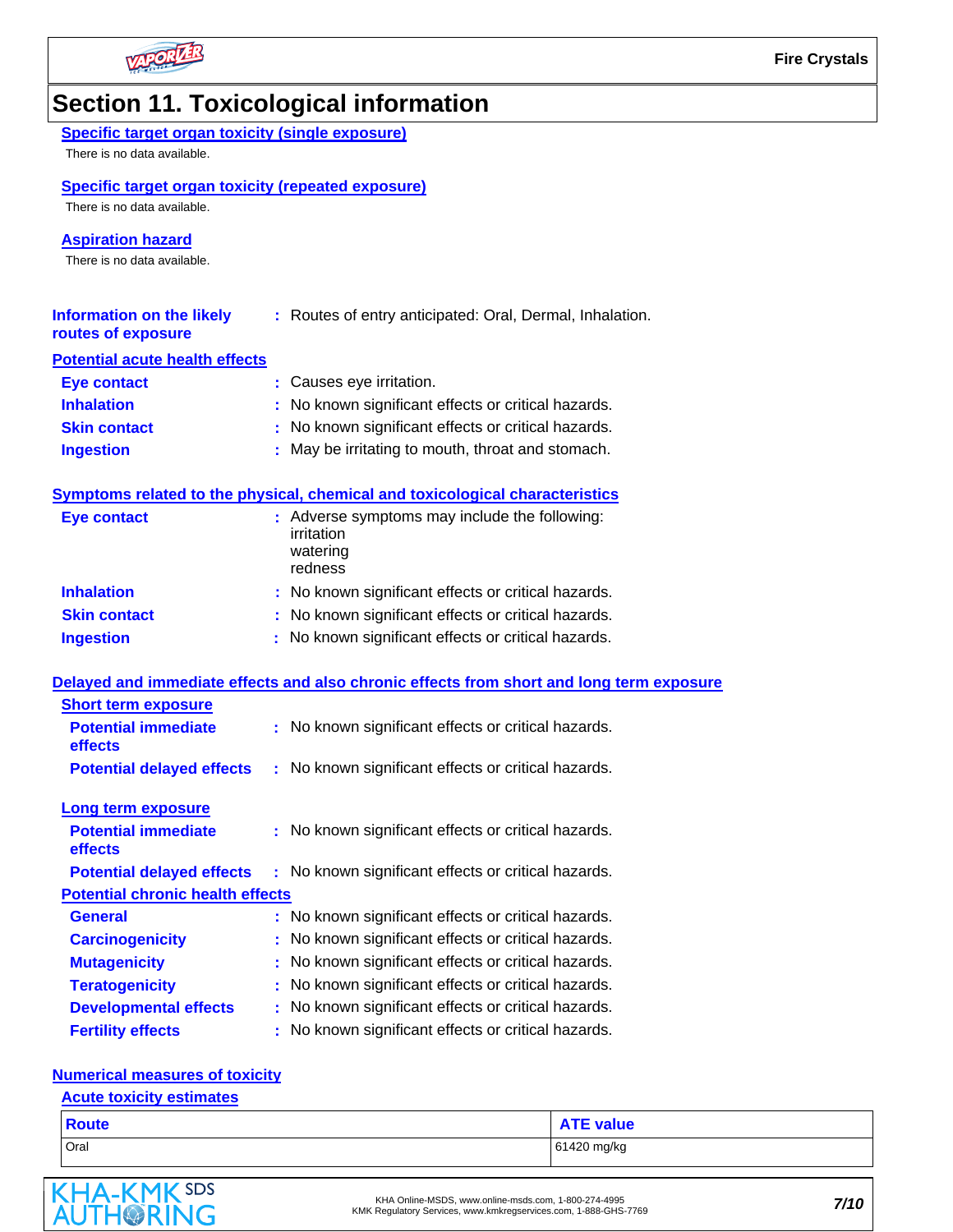# **Section 12. Ecological information**

#### **Toxicity**

| <b>Product/ingredient name</b> | <b>Result</b>                                                                                                | <b>Species</b>                                                                                                        | <b>Exposure</b>                  |
|--------------------------------|--------------------------------------------------------------------------------------------------------------|-----------------------------------------------------------------------------------------------------------------------|----------------------------------|
| l Calcium chloride             | Acute EC50 3130000 ug/L Fresh water<br>Acute EC50 52000 ug/L Fresh water<br>Acute LC50 270 mg/L Marine water | Algae - Navicula seminulum<br>Daphnia - Daphnia magna - 12 hours<br>Crustaceans - Americamysis bahia - 4 to<br>5 davs | 96 hours<br>48 hours<br>48 hours |
|                                | Acute LC50 2110 mg/L Fresh water                                                                             | Fish - Pimephales promelas                                                                                            | 96 hours                         |

#### **Persistence and degradability**

There is no data available.

#### **Bioaccumulative potential**

There is no data available.

| <b>Mobility in soil</b>                                 |                                 |
|---------------------------------------------------------|---------------------------------|
| <b>Soil/water partition</b><br><b>coefficient (Koc)</b> | $:$ There is no data available. |

**Other adverse effects** : No known significant effects or critical hazards.

## **Section 13. Disposal considerations**

The generation of waste should be avoided or minimized wherever possible. Significant quantities of waste product residues should not be disposed of via the foul sewer but processed in a suitable effluent treatment plant. Dispose of surplus and non-recyclable products via a licensed waste disposal contractor. Disposal of this product, solutions and any by-products should comply with the requirements of environmental protection and waste disposal legislation and any regional local authority requirements. Waste packaging should be recycled. Incineration or landfill should only be considered when recycling is not feasible. This material and its container must be disposed of in a safe way. Care should be taken when handling empty containers that have not been cleaned or rinsed out. Empty containers or liners may retain some product residues. Avoid dispersal of spilled material and runoff and contact with soil, waterways, drains and sewers. **Disposal methods :**

## **Section 14. Transport information**

|                                      | <b>DOT</b>     | <b>IMDG</b>    | <b>IATA</b>    |
|--------------------------------------|----------------|----------------|----------------|
| <b>UN number</b>                     | Not regulated. | Not regulated. | Not regulated. |
| <b>UN proper</b><br>shipping name    | $\blacksquare$ |                |                |
| <b>Transport hazard</b><br>class(es) | ٠              | ۰              |                |

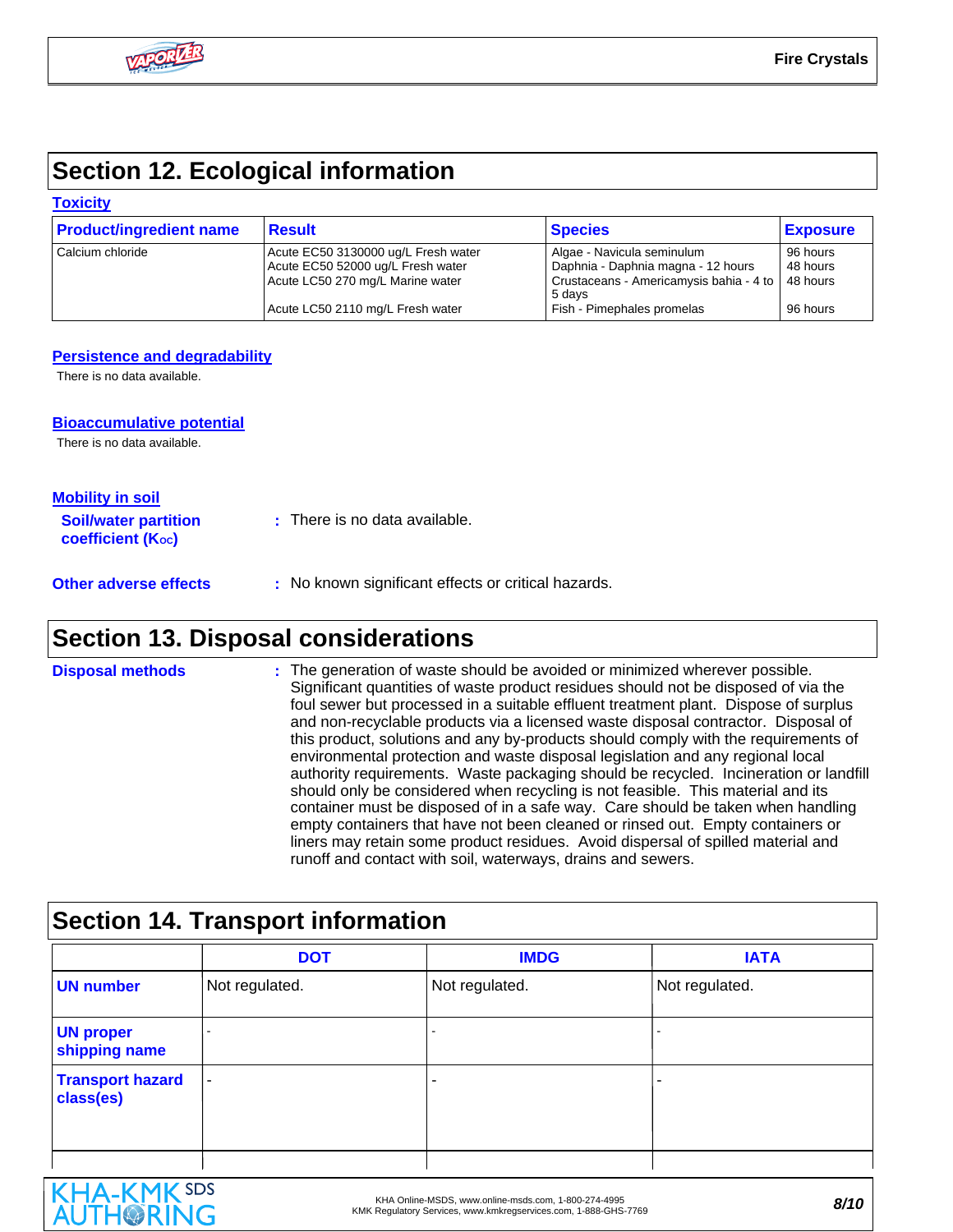

# **Section 14. Transport information**

| <b>Packing group</b>                      | ٠              |                |                |
|-------------------------------------------|----------------|----------------|----------------|
| <b>Environmental</b><br>hazards           | No.            | No.            | No.            |
| <b>Special</b><br>precautions for<br>user | Not available. | Not available. | Not available. |
| <b>Additional</b><br>information          |                |                |                |

#### **Transport in bulk according :** Not available. **to Annex II of MARPOL 73/78 and the IBC Code**

# **Section 15. Regulatory information**

| <b>Safety, health and</b><br>environmental regulations<br>specific for the product | : No known specific national and/or regional regulations applicable to this product<br>(including its ingredients).                                                                                                                                                                                                                                                                                                  |  |
|------------------------------------------------------------------------------------|----------------------------------------------------------------------------------------------------------------------------------------------------------------------------------------------------------------------------------------------------------------------------------------------------------------------------------------------------------------------------------------------------------------------|--|
| <b>U.S. Federal regulations</b>                                                    | : TSCA 8(a) IUR Exempt/Partial exemption: Not determined                                                                                                                                                                                                                                                                                                                                                             |  |
|                                                                                    | United States inventory (TSCA 8b): Not determined.                                                                                                                                                                                                                                                                                                                                                                   |  |
|                                                                                    | SARA 302/304/311/312 extremely hazardous substances: No products were<br>found.                                                                                                                                                                                                                                                                                                                                      |  |
|                                                                                    | SARA 302/304 emergency planning and notification: No products were found.<br>SARA 302/304/311/312 hazardous chemicals: Sodium chloride; Calcium chloride<br>SARA 311/312 MSDS distribution - chemical inventory - hazard identification:<br>Sodium chloride: Immediate (acute) health hazard, Delayed (chronic) health hazard;<br>Calcium chloride: Immediate (acute) health hazard, Delayed (chronic) health hazard |  |
| <b>Clean Air Act Section</b><br>112(b) Hazardous Air<br><b>Pollutants (HAPs)</b>   | : Not listed                                                                                                                                                                                                                                                                                                                                                                                                         |  |
| <b>Clean Air Act Section 602</b><br><b>Class I Substances</b>                      | : Not listed                                                                                                                                                                                                                                                                                                                                                                                                         |  |
| <b>Clean Air Act Section 602</b><br><b>Class II Substances</b>                     | : Not listed                                                                                                                                                                                                                                                                                                                                                                                                         |  |
| <b>DEA List I Chemicals</b><br><b>(Precursor Chemicals)</b>                        | : Not listed                                                                                                                                                                                                                                                                                                                                                                                                         |  |
| <b>DEA List II Chemicals</b><br><b>(Essential Chemicals)</b>                       | : Not listed                                                                                                                                                                                                                                                                                                                                                                                                         |  |
| <b>State regulations</b>                                                           |                                                                                                                                                                                                                                                                                                                                                                                                                      |  |
| <b>Massachusetts</b>                                                               | : None of the components are listed.                                                                                                                                                                                                                                                                                                                                                                                 |  |
| <b>New York</b>                                                                    | None of the components are listed.                                                                                                                                                                                                                                                                                                                                                                                   |  |
| <b>New Jersey</b>                                                                  | : None of the components are listed.                                                                                                                                                                                                                                                                                                                                                                                 |  |
| <b>Pennsylvania</b>                                                                | : None of the components are listed.                                                                                                                                                                                                                                                                                                                                                                                 |  |
| California Prop. 65                                                                |                                                                                                                                                                                                                                                                                                                                                                                                                      |  |
| No products were found.                                                            |                                                                                                                                                                                                                                                                                                                                                                                                                      |  |

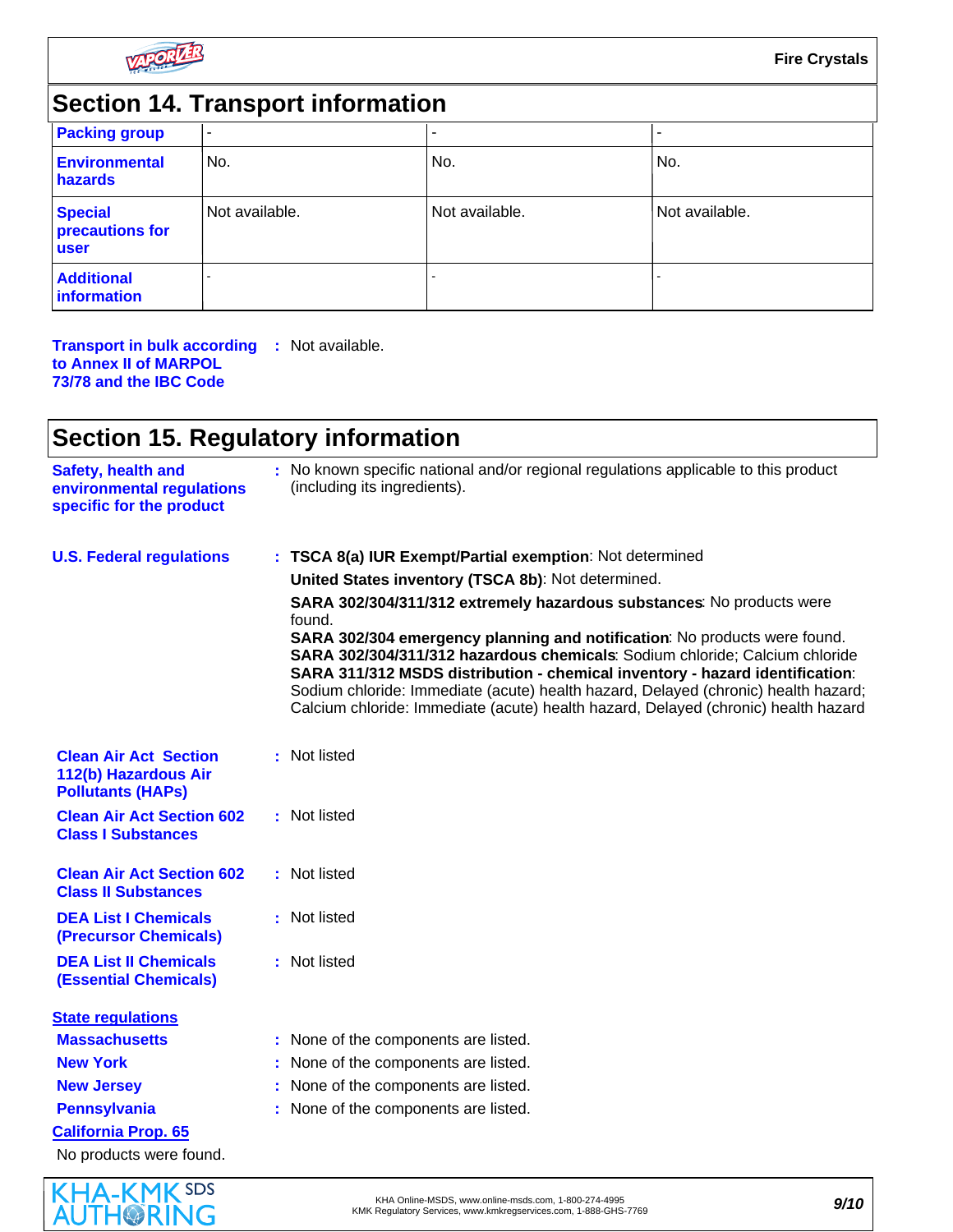

# **Section 16. Other information**

| <b>History</b>              |                                                                                                                                                                                                                                                                                                                                                                                                                                                                                                                                                              |
|-----------------------------|--------------------------------------------------------------------------------------------------------------------------------------------------------------------------------------------------------------------------------------------------------------------------------------------------------------------------------------------------------------------------------------------------------------------------------------------------------------------------------------------------------------------------------------------------------------|
| Date of issue mm/dd/yyyy    | : 07/15/2012                                                                                                                                                                                                                                                                                                                                                                                                                                                                                                                                                 |
| <b>Version</b>              | $\pm$ 1                                                                                                                                                                                                                                                                                                                                                                                                                                                                                                                                                      |
| <b>Prepared by</b>          | : KMK Regulatory Services Inc.                                                                                                                                                                                                                                                                                                                                                                                                                                                                                                                               |
| <b>Key to abbreviations</b> | $:$ ATE = Acute Toxicity Estimate<br>BCF = Bioconcentration Factor<br>GHS = Globally Harmonized System of Classification and Labelling of Chemicals<br>IATA = International Air Transport Association<br>IBC = Intermediate Bulk Container<br><b>IMDG</b> = International Maritime Dangerous Goods<br>LogPow = logarithm of the octanol/water partition coefficient<br>MARPOL 73/78 = International Convention for the Prevention of Pollution From<br>Ships, 1973 as modified by the Protocol of 1978. ("Marpol" = marine pollution)<br>UN = United Nations |

**Notice to reader**

**To the best of our knowledge, the information contained herein is accurate. However, neither the above-named supplier, nor any of its subsidiaries, assumes any liability whatsoever for the accuracy or completeness of the information contained herein. Final determination of suitability of any material is the sole responsibility of the user. All materials may present unknown hazards and should be used with caution. Although certain hazards are described herein, we cannot guarantee that these are the only hazards that exist.**

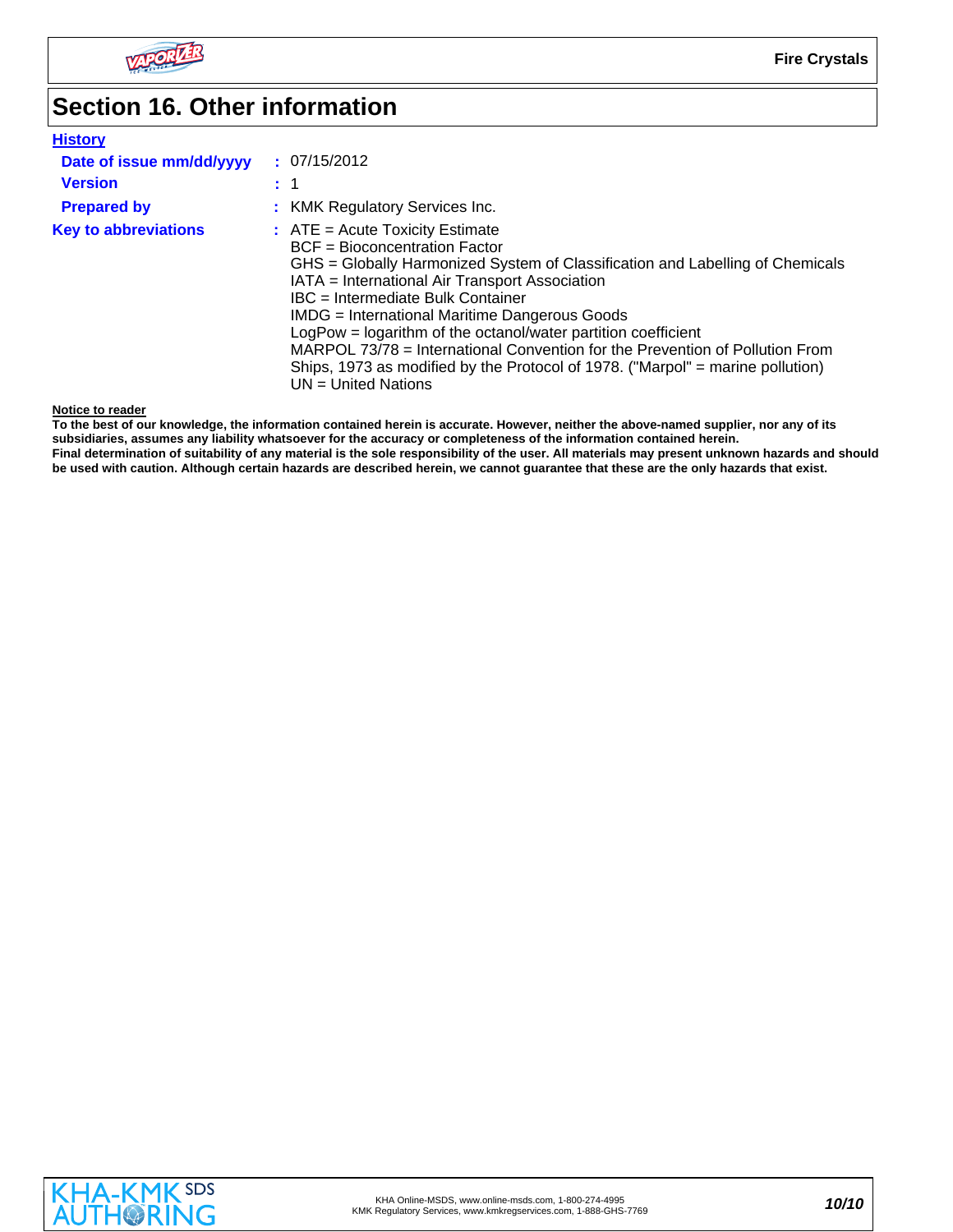# **1. Product and Company Identification**

| <b>Product Name:</b>                                                                                                                   | <b>CMA</b> Deicer                                                                                                                         |  |
|----------------------------------------------------------------------------------------------------------------------------------------|-------------------------------------------------------------------------------------------------------------------------------------------|--|
| <b>Product Use:</b>                                                                                                                    | Deicer/Anti-icer                                                                                                                          |  |
| <b>Supplier:</b>                                                                                                                       | Asiatech52 Manufacturing Ltd<br>Rm 708 Huasheng Building,<br>No. 398 Hankou Road,<br>Shanghai<br><b>CHINA</b><br>Phone: $+86-21-63229227$ |  |
| 2. Composition / Information on Ingredients                                                                                            |                                                                                                                                           |  |
| CAS#<br>Ingredient(s):<br><b>Percent by Weight</b><br>76123-46-1<br><b>Calcium Magnesium Acetate</b><br>100                            |                                                                                                                                           |  |
| 3. Hazards Identification                                                                                                              |                                                                                                                                           |  |
| Not classified as Hazardous according to criteria of work safe in China.<br>Not classified as Dangerous for transport by road or rail. |                                                                                                                                           |  |

## **4. First Aid Measures**

| <b>First aid procedures:</b> |                                                                                                                  |
|------------------------------|------------------------------------------------------------------------------------------------------------------|
| <b>Eye Contact:</b>          | Flush with cool water. Remove contact lenses, if applicable, and<br>continue flushing. Obtain medical attention. |
| <b>Skin Contact:</b>         | Brush away excess of dry material. Flush with water. Obtain<br>medical attention.                                |
| <b>Inhalation:</b>           | If symptoms develop, move victim to fresh air. If symptoms<br>persist, obtain medical attention.                 |
| <b>Ingestion:</b>            | Rinse mouth with water, and then drink one or two glasses of<br>water. Obtain medical attention.                 |
| <b>General Advice:</b>       | Not Available                                                                                                    |

## **5. Fire Fighting Measures**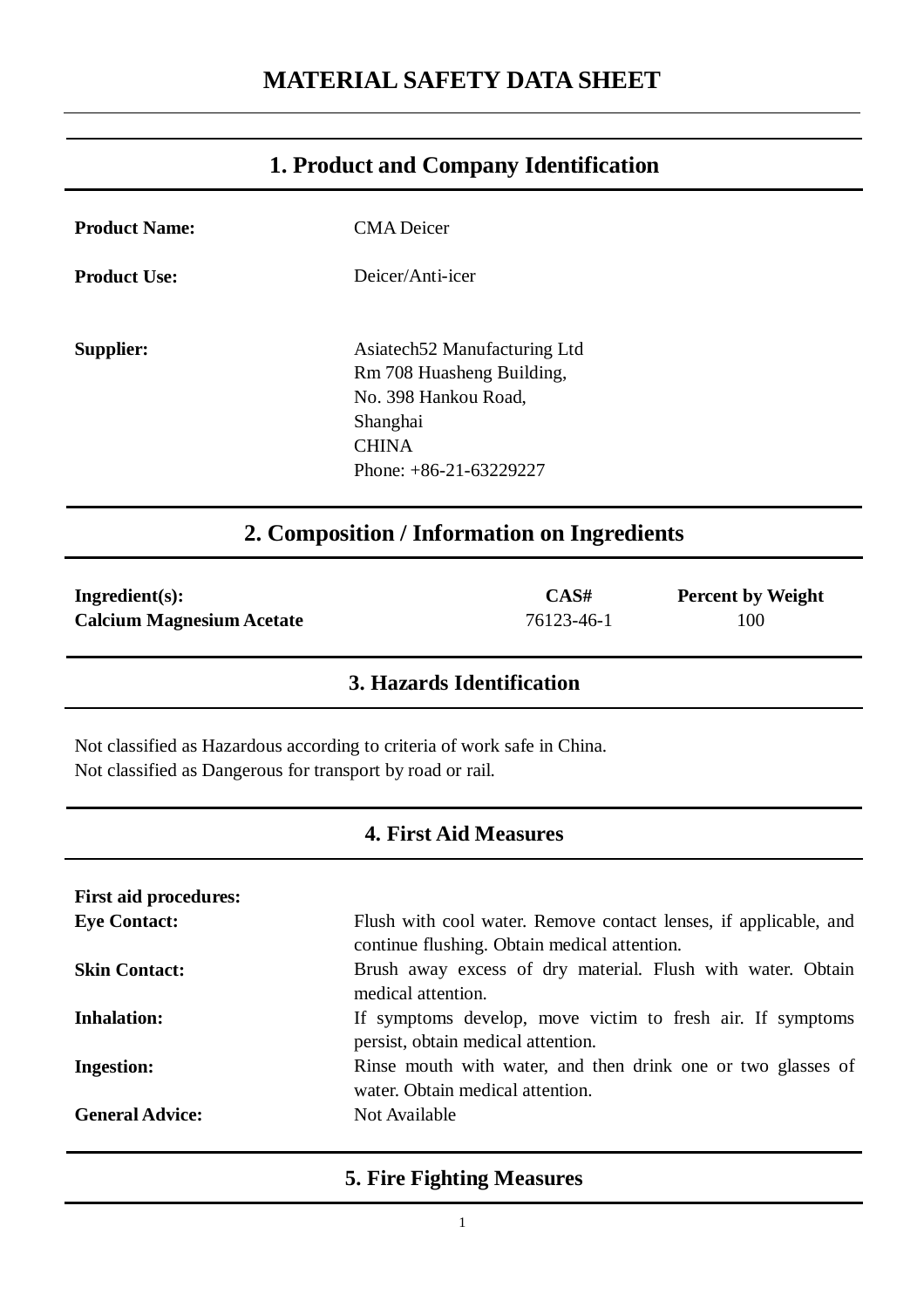| <b>Flammable properties:</b>        | None-flammable |
|-------------------------------------|----------------|
| <b>Auto-Ignition Temperature:</b>   | Not Applicable |
| <b>Flash Point:</b>                 | Not Applicable |
| <b>Flammable Limits:</b>            | Not Applicable |
| <b>Products of Combustion:</b>      | Not Available  |
| Fire Hazards in Presence of         | Not Applicable |
| <b>Various Substances:</b>          |                |
| <b>Fire Fighting Media and</b>      | Not Available  |
| <b>Instructions:</b>                |                |
| <b>Special Remarks on Fire</b>      | Not Available  |
| Hazards:                            |                |
| <b>Special Remarks on Explosion</b> | Not Available  |
| Hazards:                            |                |

# **6. Accidental Release Measures**

| <b>Small Spill:</b> | Use appropriate tools to put the spilled solid in a convenient waste                                                                                                                                 |  |  |
|---------------------|------------------------------------------------------------------------------------------------------------------------------------------------------------------------------------------------------|--|--|
|                     | disposal container. Finish cleaning by spreading water on the                                                                                                                                        |  |  |
|                     | contaminated surface and dispose of according to local and                                                                                                                                           |  |  |
| <b>Large Spill:</b> | regional authority requirements.                                                                                                                                                                     |  |  |
|                     | Use a shovel to put the material into a convenient waste disposal<br>container. Finish cleaning by spreading water on the contaminated<br>surface and allow to evacuate through the sanitary system. |  |  |
|                     | 7. Handling and Storage                                                                                                                                                                              |  |  |
| <b>Precautions:</b> | Avoid contact with skin and eyes.                                                                                                                                                                    |  |  |
| Storage:            | Keep container tightly closed. Keep container in a cool,                                                                                                                                             |  |  |

## **8. Exposure Control / Personal Protection**

well-ventilated area.

| <b>Exposure limits:</b>       | Not Available                                                        |  |
|-------------------------------|----------------------------------------------------------------------|--|
| <b>Engineering control:</b>   | Use process enclosures, local exhaust ventilation, or other          |  |
|                               | engineering controls to keep airborne levels below recommended       |  |
|                               | exposure limits. If user operations generate dust, fume or mist, use |  |
|                               | ventilation to keep exposure to airborne contaminants below the      |  |
|                               | exposure limit.                                                      |  |
| Personal protective equipment | No special protection is normally required. However if the           |  |
|                               | operating conditions create a high airborne concentration, please    |  |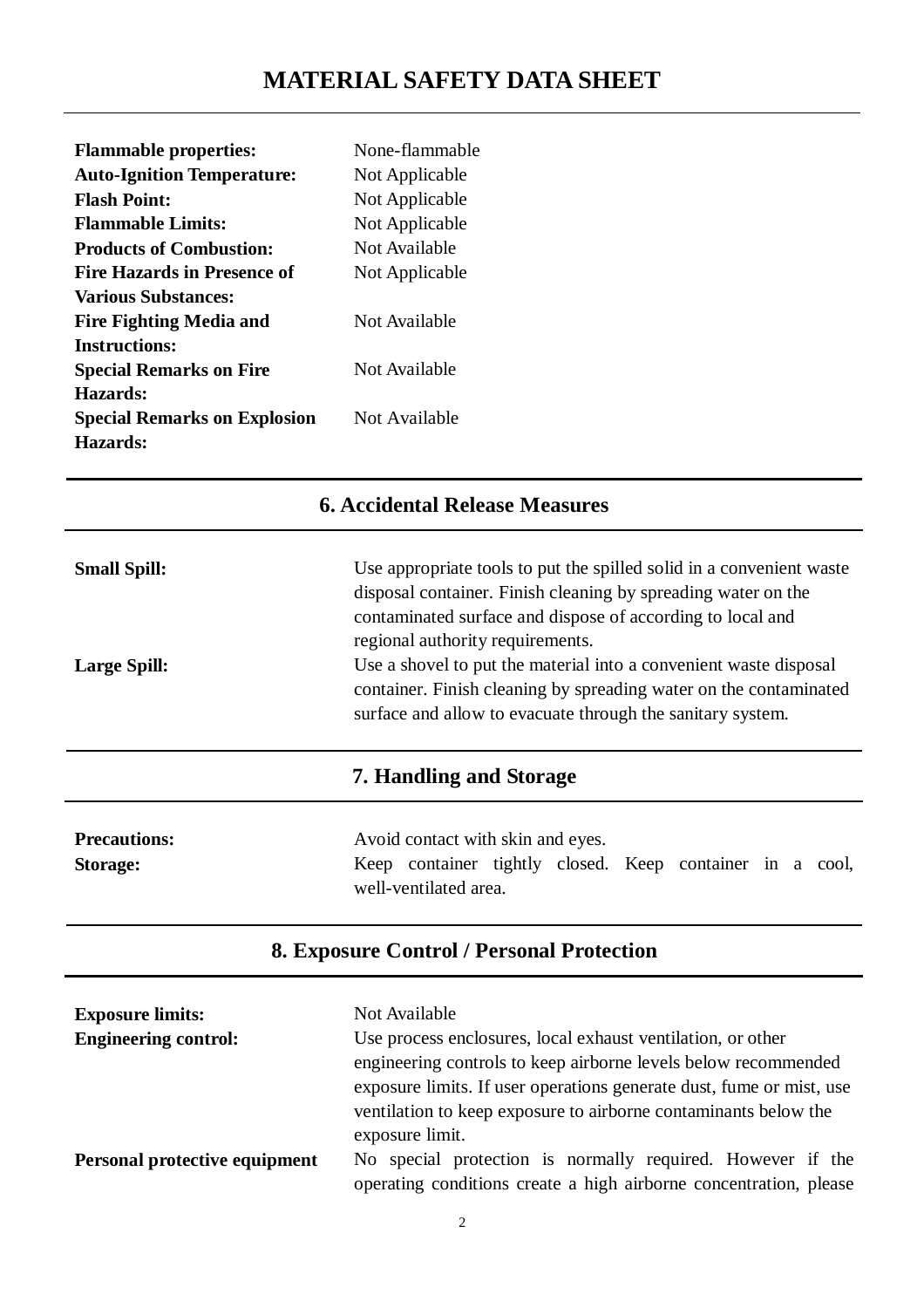# **MATERIAL SAFETY DATA SHEET**

|                                        | use the following approved protective equipments.                                                                                                                                 |  |  |
|----------------------------------------|-----------------------------------------------------------------------------------------------------------------------------------------------------------------------------------|--|--|
| Eye / face protection:                 | Safety glasses.                                                                                                                                                                   |  |  |
| <b>Hand protection:</b>                | Rubber gloves. Confirms with reputable suppliers first.                                                                                                                           |  |  |
| Skin and body protection:              | As required by employer code.                                                                                                                                                     |  |  |
| <b>Respiratory protection:</b>         | Where exposure guideline levels may be exceeded, use an                                                                                                                           |  |  |
|                                        | approved NIOSH respirator or NIOSH-approved filtering<br>facepiece.                                                                                                               |  |  |
| <b>General hygiene considerations:</b> | Handle in accordance with good industrial hygiene and safety<br>practice. When using do not eat or drink. Wash hands before<br>breaks and immediately after handling the product. |  |  |

# **9. Physical & Chemical Properties**

| Appearance:                                | Granular                   |
|--------------------------------------------|----------------------------|
| <b>Color:</b>                              | White to Off-White         |
| Form:                                      | Granule                    |
| Odor:                                      | Odorless to Acetic(Slight) |
| <b>Physical state:</b>                     | Solid                      |
| pH:                                        | $8 - 10$                   |
| <b>Melting point:</b>                      | Not Available              |
| <b>Boiling point:</b>                      | Not Available              |
| <b>Flash point:</b>                        | Not Available              |
| <b>Evaporation rate:</b>                   | Not Available              |
| Flammability limit in air, lower, %        | Not Applicable             |
| by volume:                                 |                            |
| <b>Flammability limit in air, upper, %</b> | Not Applicable             |
| by volume:                                 |                            |
| Vapor pressure:                            | Not Applicable             |
| Vapor density:                             | Not Available              |
| <b>Specific gravity:</b>                   | $1.2$ (H2O=1)              |
| <b>Solubility (H2O):</b>                   | Partially soluble in water |
| <b>Auto-ignition temperature:</b>          | Not Available              |
| <b>Percent volatile:</b>                   | Not Available              |

# **10. Chemical Stability & Reactivity Information**

| <b>Chemical stability:</b>        | Stable under recommended storage conditions. |
|-----------------------------------|----------------------------------------------|
| <b>Instability Temperature:</b>   | Not Available                                |
| <b>Conditions of Instability:</b> | Not Available                                |
| Incompatibility with various      | Not Available                                |
| substances:                       |                                              |
| <b>Corrosivity:</b>               | Non-corrosive in presence of glass.          |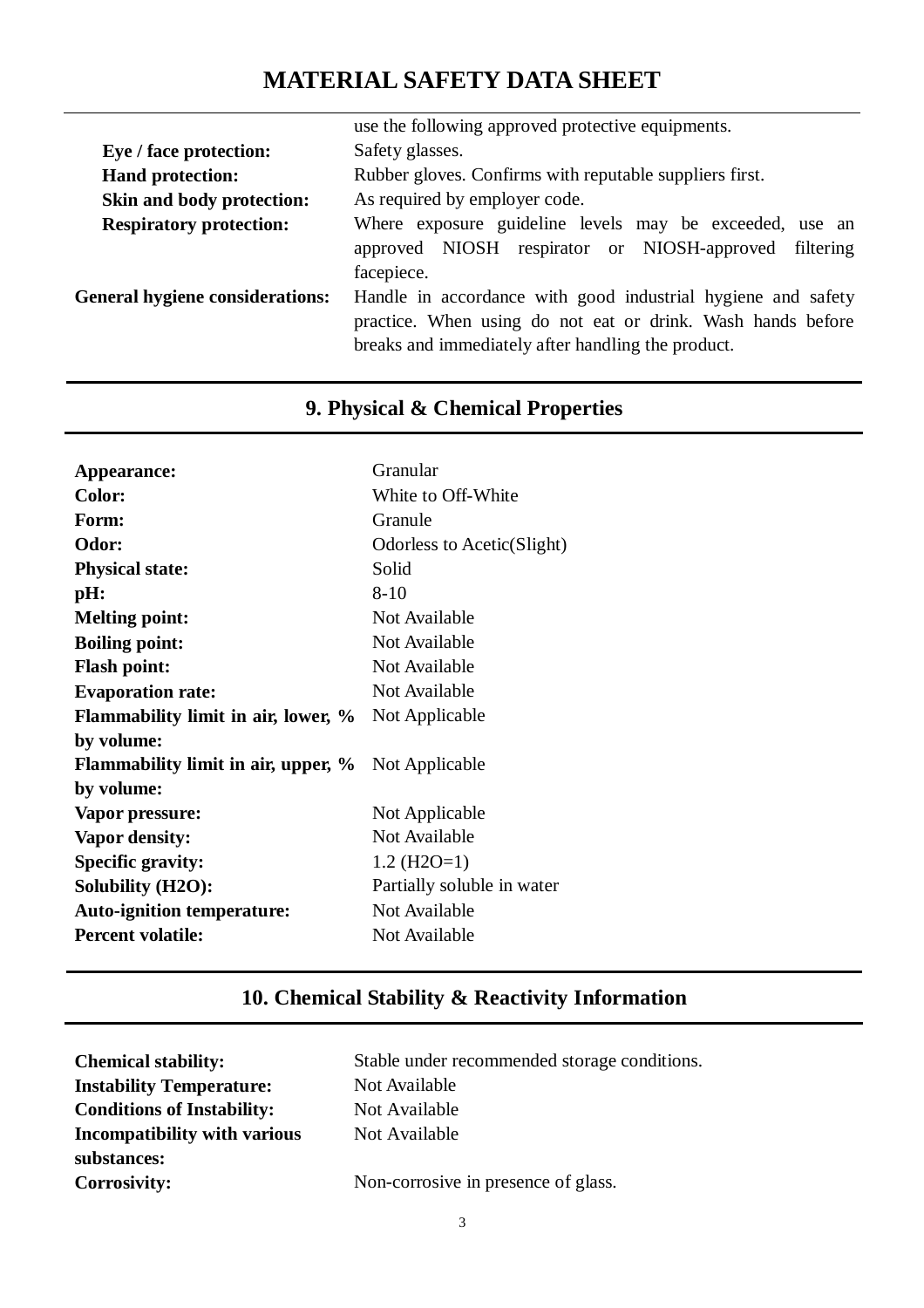# **MATERIAL SAFETY DATA SHEET**

| <b>Special Remarks on Reactivity:</b>  | Not Available   |
|----------------------------------------|-----------------|
| <b>Special Remarks on Corrosivity:</b> | Not Available   |
| <b>Polymerization:</b>                 | Will not occur. |

## **11. Toxicological Information**

| <b>Toxicity to Animals:</b>           | The oral $LD_{50}$ in rats > 5000mg/litre |
|---------------------------------------|-------------------------------------------|
| <b>Chronic Effects on Humans:</b>     | Not Available                             |
| <b>Other Toxic Effects on Humans:</b> | Not Available                             |
| <b>Special Remarks on Toxicity to</b> | Not Available                             |
| <b>Animals:</b>                       |                                           |
| <b>Special Remarks on Chronic</b>     | Not Available                             |
| <b>Effects on Humans:</b>             |                                           |

# **12. Ecological Information**

| <b>Ecotoxicity:</b>                | Not Available                                                      |
|------------------------------------|--------------------------------------------------------------------|
| <b>BOD5</b> and COD:               | Not Available                                                      |
| <b>Products of Biodegradation:</b> | Possibly hazardous short term degradation products are not likely. |
|                                    | However, long term degradation products may arise.                 |
| <b>Toxicity of the Products of</b> | The product itself and its products of degradation are not toxic.  |
| <b>Biodegradation:</b>             |                                                                    |
| <b>Special Remarks on the</b>      | Not Available                                                      |
| <b>Products:</b>                   |                                                                    |
| of Biodegradation:                 |                                                                    |

## **13. Disposal Considerations**

| <b>Waste codes</b><br><b>Disposal instructions</b> | Not Available<br>Waste must be disposed of in accordance with federal,<br>state/provincial and local environmental regulations. |
|----------------------------------------------------|---------------------------------------------------------------------------------------------------------------------------------|
| Waste from residues / unused<br>products           | Not Available                                                                                                                   |
| <b>Contaminated packaging</b>                      | Not Available                                                                                                                   |

## **14. Transport Information**

**Department of Transportation** Not regulated as hazardous goods.

**Transportation of Dangerous** Not regulated as dangerous goods.